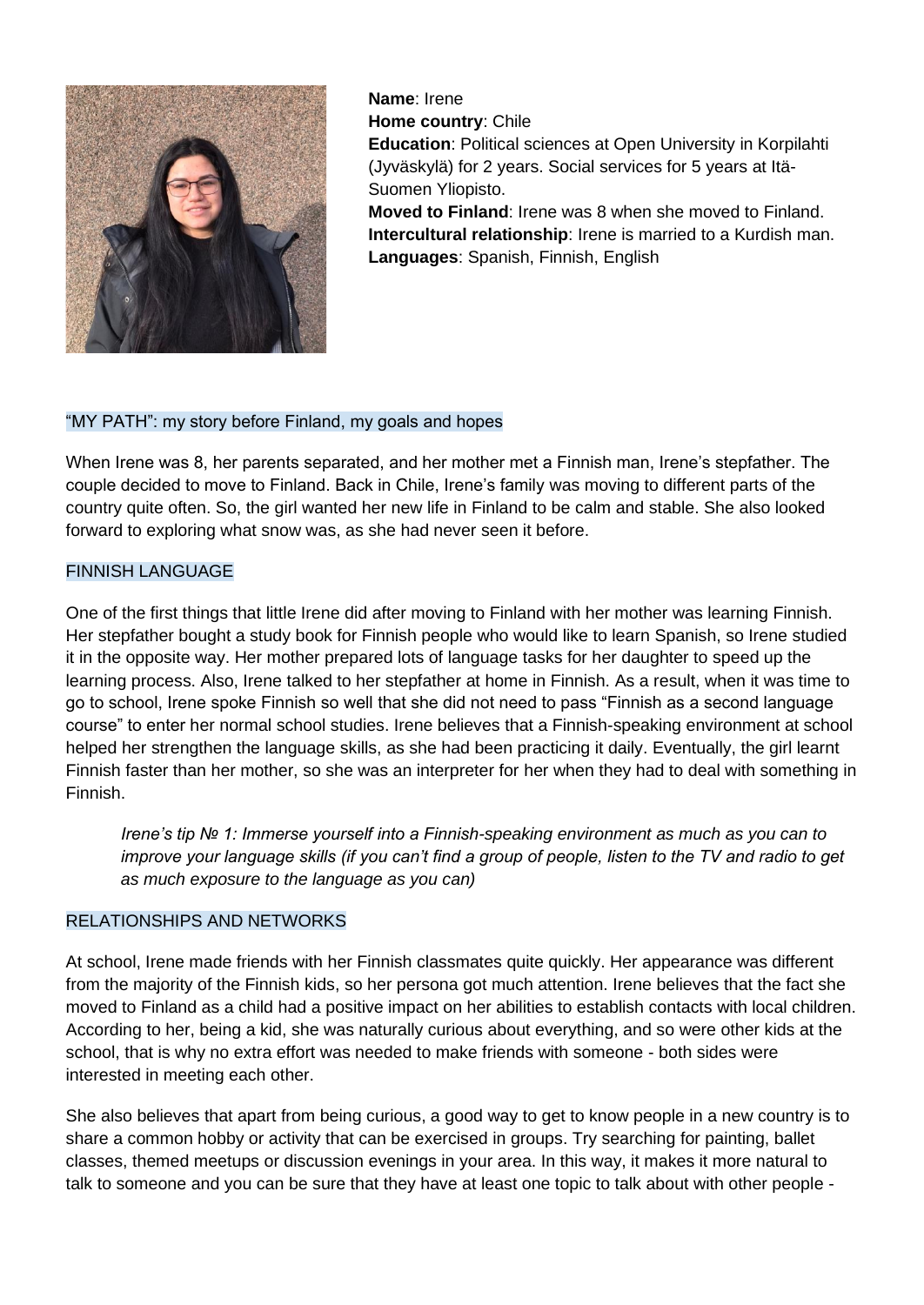their favorite hobby. Meeting new people can help create not only helpful contacts but even long-lasting friendships.

*Irene's tip № 2: Be interested in people and find a hobby that you like to do.*

### EMPLOYMENT

When Irene was 13, she began working in a flower shop to have some extra money. While being a university student, she started working in telemarketing and has worked in the industry for 6 years. She found her first telemarketing job by sending as many applications as possible not aiming at any specific company or industry because she needed to cover her study expenses. She was employed quite fast because in Finland, if one knows Finnish and is willing to try working in telemarketing, it should not be difficult, as Irene says.

Irene thinks that support from family, friends or peers during one's job hunting process is essential. She recommends to directly ask others for help, as they might not know what one's going through while looking for a job.

Also, doing volunteer work can be a good way to "get your foot in the door". Irene herself was a volunteer at Familia being a group leader for the job hunting peer support group for Spanish speaking people. She finds this experience valuable for both her and participants. She was able to share her experiences, and they were able to receive guidance in their native language and meet their fellows.

*Irene's tip № 3: Don't hesitate to approach companies of your interest and ask for volunteering opportunities. Be prepared to explain in what way you, as a volunteer, can be helpful for them.*

#### INTERCULTURAL FAMILY/COUPLE

Irene and her husband have been married for 8 years now and have 2 kids. The couple met thanks to her sister who spent a lot of time in refugee camps helping people there and making friends. Irene's husband was one of those people. He appreciated her sister's kindness and invited the whole family to his place for dinner to thank them.

Irene admits that at first, they both were sceptical about their relationship and did not take each other seriously as potential partners. They were not sure if their relationship would work in the long run being aware of each other's different cultural backgrounds. Nevertheless, the couple decided to talk about their cultures, values, beliefs, ideas, and other issues that were important to them in their vision of a family before getting married and come to a compromise where it was necessary. That helped them avoid arguments or fights in the future, as they had a chance to clearly explain themselves. For example, Irene's husband is Muslim, so Ramadan, a month of fasting, prayer, and reflection, is integral to his life. Knowing how important this time for her husband is, Irene supports him and also fasts together with him.

The family speaks Finnish at home, as her husband learnt Finnish very well during his time here. Irene also considers teaching their kids Spanish when they are a bit older, although they hear both Spanish and Kurdish at home almost every day and acquire some passive language knowledge, when Irene or her husband talk to their parents and relatives on Skype.

The family cooks Finnish, Chilean, and Kurdish food at home. According to Irene, their kids are happy being an intercultural family because they have more celebrations than a person with one cultural background. They celebrate occasions from both parents' cultures and the Finnish culture.

Irene says that being married to a Kurdish man affected a perception of her own cultural identity. Previously, she did not feel a strong sense of belonging to Chilean culture, as she left the country quite